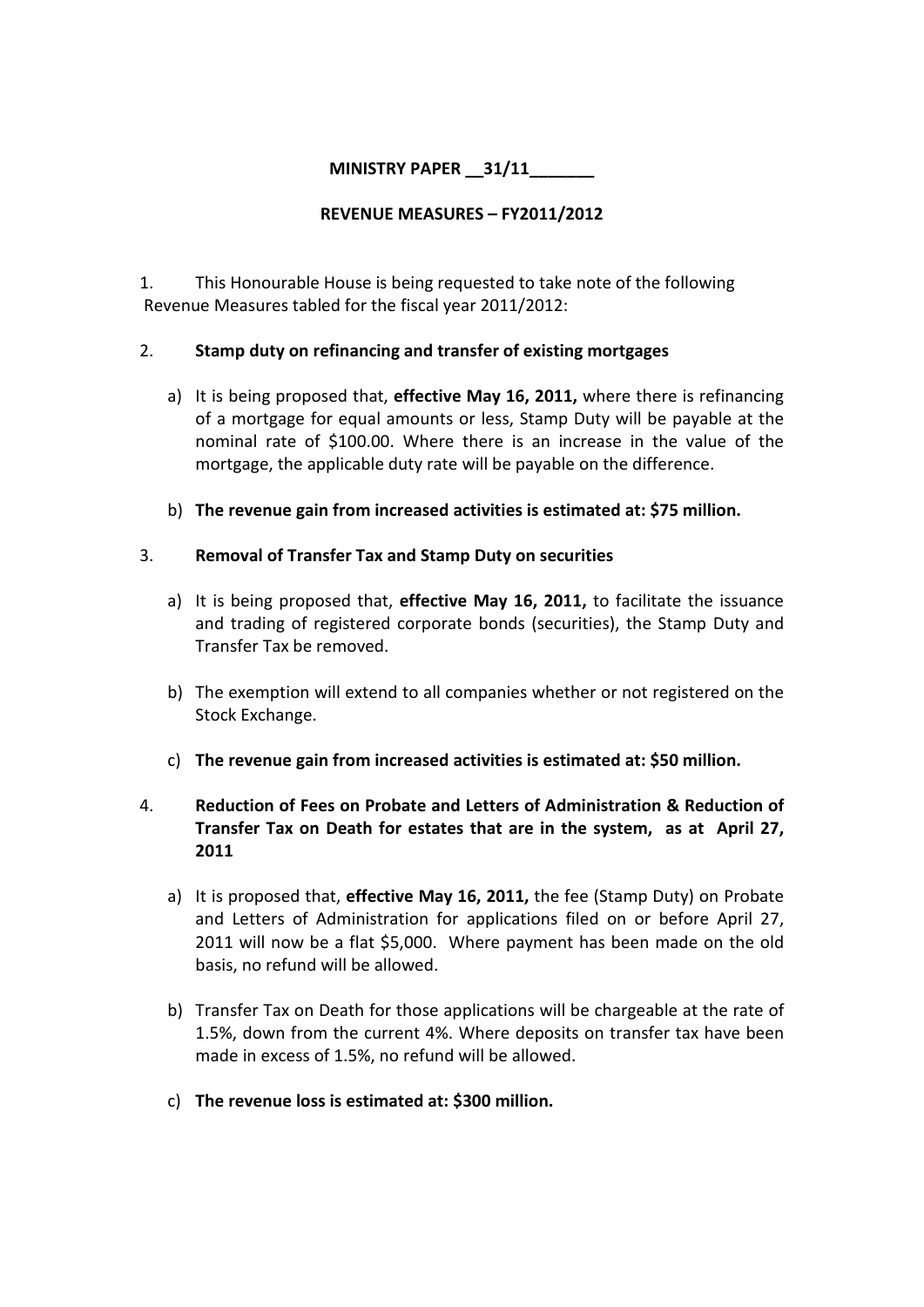# 5. Fees payable and transfer tax applicable to deceased estates filed after April 27, 2011

- a) It is being proposed that, effective May 16, 2011, the existing fee structure applicable to deceased estates will be abolished.
- b) Thereafter, fees will be applied as ad valorem stamp duty, as follows:
	- i. Estates whose net value is \$10 Million or less: \$5,000.00
	- ii. Estates whose net value is:
		- above \$10 Million and below \$20 Million \$10,000.00
		- above \$20 Million and below \$30 Million  $$15,000.00$
		- above \$30 Million and below \$40 Million \$20,000.00
		- $\bullet$  above \$40 Million  $$25,000.00$
- c) The applicable transfer tax on death is reduced from 4% to 1.5%.
- d) The revenue gain from increased activities is estimated at: \$220 million.

#### 6. Amendment to GCT Act

- a) It is proposed that, effective May 2, 2011, the time that GCT registered taxpayers, who purchase machinery or equipment valued \$100,000 or more, have to wait to claim input tax credit be reduced from twenty-four (24) months to three (3) months.
- b) The revenue loss is estimated at: \$30 million.

### 7. Contractor's Levy

- a) It is proposed that, effective for financial year 2011/12, where the 2% contractor's levy has been deducted from the contract sum of a contractor and was paid to the Collector of Taxes, any amount, not utilized as a credit for income tax for that year of assessment, can be carry forward to subsequent periods not exceeding five years.
- b) The revenue loss is estimated to be: nil (\$0 million).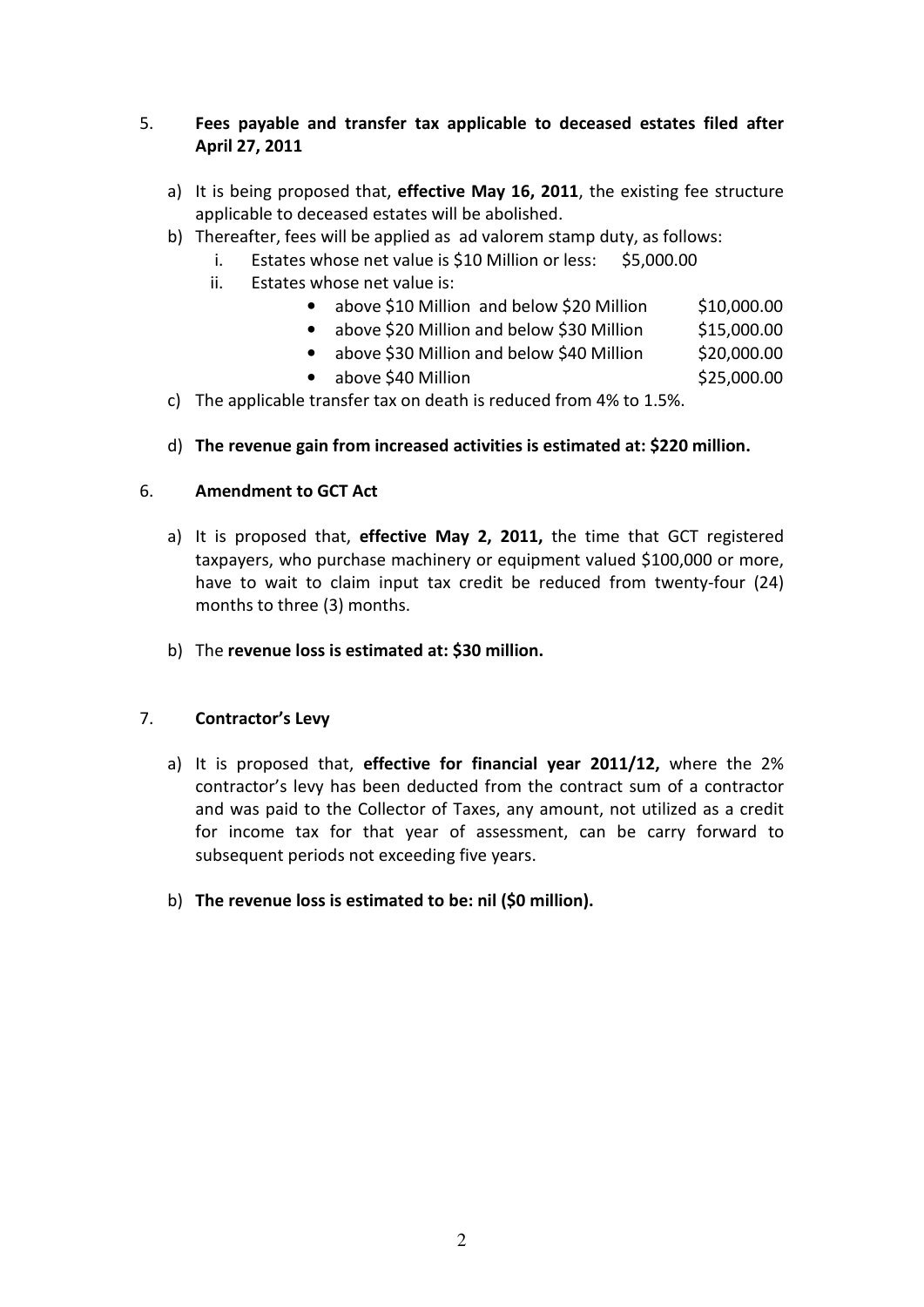8. Review the Import Duty Structure on Motor Vehicles (Refer to Appendix 1: Tables 1 through 7); and increase annual motor vehicle licensing fees and GCT on second sale of motor vehicles

It is proposed that, effective May 2, 2011:

- a) the CET applicable to motor cars (including SUVs) be reduced from 40% to 20%.
- b) the CET on vehicles commonly referred to as pickups be increased from 10% to 20%.
- c) the CET on bikes with engine sizes below 300 cc and 600 cc be reduced to 10% and 20%, respectively.
- d) the CET on all-terrain vehicles (ATVs) be reduced to 20%.
- e) the CIF value to which the current 20% duty concession is applicable be increased from US\$25,000 to US\$35,000 (J\$3M). The US\$25,000 was implemented in 2003.
- f) the GCT payable on second sale vehicle be increased (See Table 7).
- g) a licensed taxi operator who acquires a bus, with less than ten seats, for public transportation pay aggregate duty of 36% (diesel).
- h) the annual motor vehicles licensing fees be increased by \$1,000 (including motor bikes). This is applicable to fees which are currently below \$12,000.
- i) The revenue yield is estimated at: \$180 million.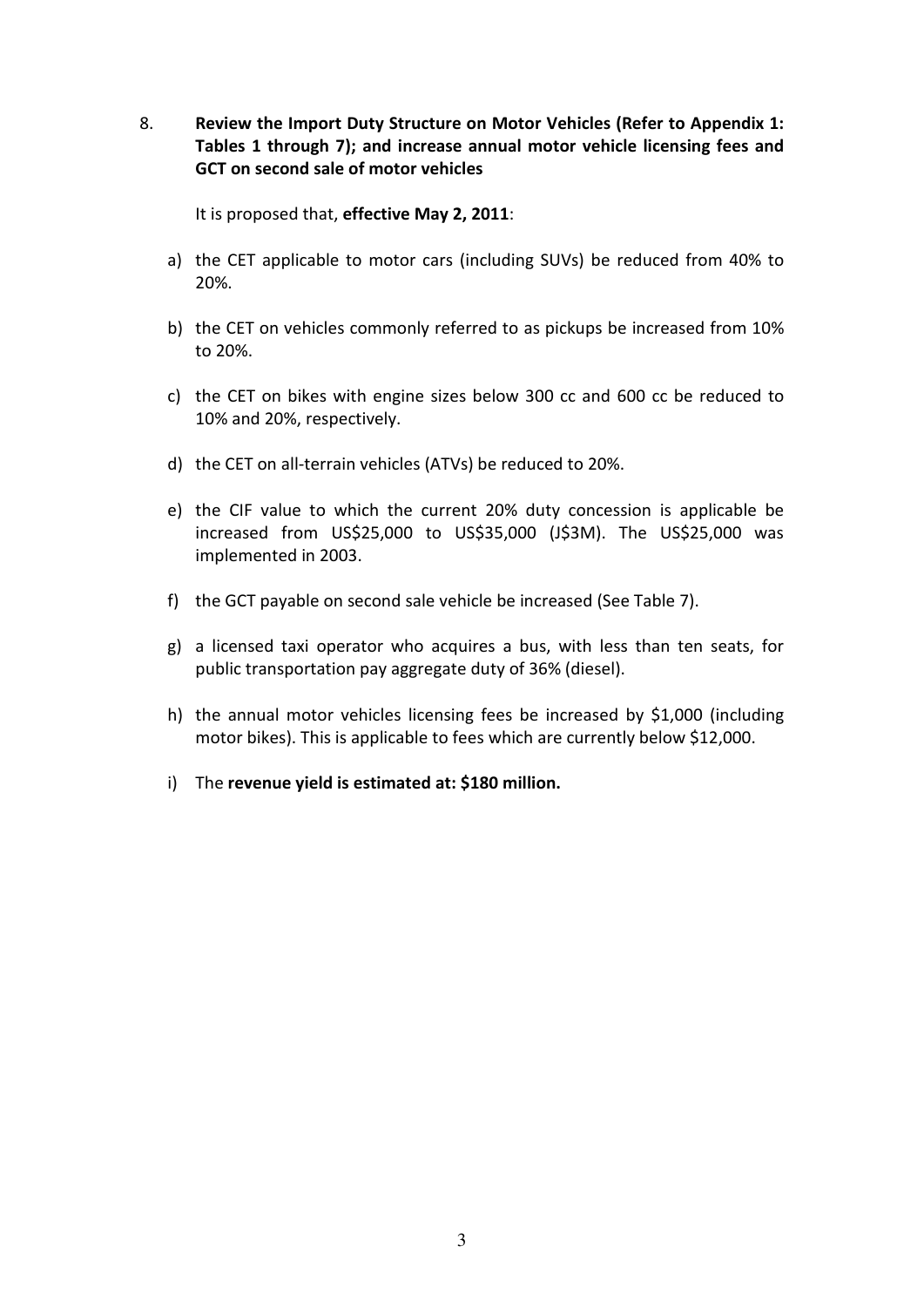A summary of the measures together with the expected revenue impact is given below:

#### SUMMARY OF MEASURES

|       |                                                                    | <b>Revenue Impact</b> |
|-------|--------------------------------------------------------------------|-----------------------|
|       | 1. Stamp duty on refinancing and transfer of existing<br>mortgages | \$75 million          |
|       | 2. Removal of transfer tax and stamp duty on<br>securities         | \$50 million          |
|       | 3. Reduction of fees on Probate and Letters of                     | (\$300 million)       |
|       | <b>Administration &amp; Reduction of Transfer Tax on</b>           |                       |
|       | Death for estates that are in the system, as at April              |                       |
|       | 27, 2011                                                           |                       |
|       | 4. Fees payable and transfer tax applicable to                     | \$220 million         |
|       | deceased estates files after April 27, 2011                        |                       |
|       | 5. Amendment to GCT Act                                            | $-($30 million)$      |
|       | 6. Contractor's Levy                                               | \$0 million           |
| 7.    | Review/Change of Import Duty Structure on the                      | \$180 million         |
|       | motor vehicles, etc                                                |                       |
| TOTAL |                                                                    | \$195 million         |

Acceler

Audley Shaw, MP Minister of Finance and the Public Service April 28, 2011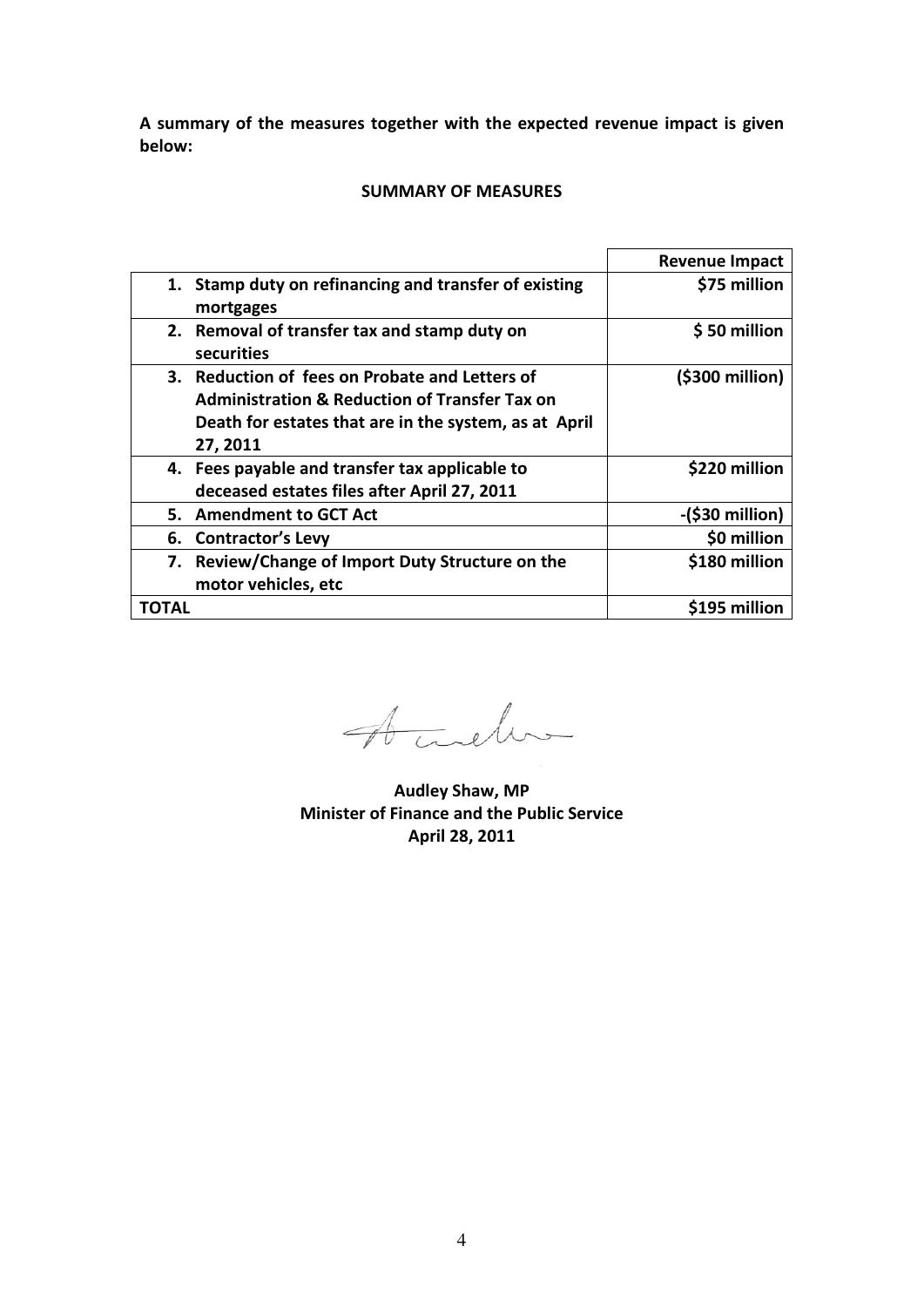# Appendix 1

|              |                           |            | <b>Petrol</b> | <b>Diesel</b> |              |            |            |            |              |  |
|--------------|---------------------------|------------|---------------|---------------|--------------|------------|------------|------------|--------------|--|
|              |                           |            |               |               |              |            |            |            |              |  |
| <b>Type</b>  | <b>Class</b>              | <b>CET</b> | <b>SCT</b>    | <b>GCT</b>    | <b>Total</b> | <b>CET</b> | <b>SCT</b> | <b>GCT</b> | <b>Total</b> |  |
| Car          | 0.0<1.0 cc (engine size)  | 20%        | 10%           | 17.5%         | 55%          | 20%        | 0%         | 17.5%      | 41%          |  |
| & SUV        | 1.0<2.0 (up to 2.2 Diesel | 20%        | 20%           | 17.5%         | 69%          | 20%        | 10%        | 17.5%      | 55%          |  |
|              | 2.0<3.5                   | 20%        | 30%           | 17.5%         | 83%          | 20%        | 20%        | 17.5%      | 69%          |  |
|              | 3.5>                      | 20%        | 40%           | 17.5%         | 97%          | 20%        | 30%        | 17.5%      | 83%          |  |
| Pick-        |                           |            |               |               |              |            |            |            |              |  |
| Up           | Under 1850Kg              | 20%        | 5%            | 17.5%         | 48%          | 20%        | 0%         | 17.5%      | 41%          |  |
|              | 1850Kg<2200Kg             | 20%        | 20%           | 17.5%         | 69%          | 20%        | 10%        | 17.5%      | 55%          |  |
|              | 2200Kg>                   | 20%        | 40%           | 17.5%         | 97%          | 20%        | 30%        | 17.5%      | 83%          |  |
| <b>Truck</b> | Less than 2 ton           | 10%        | 10%           | 17.5%         | 42%          | 10%        | 5%         | 17.5%      | 36%          |  |
|              | 2 ton and above           | 10%        | 5%            | 17.5%         | 36%          | 10%        | 5%         | 17.5%      | 36%          |  |
| Van          | Less than 2032 kg         | 10%        | 25%           | 17.5%         | 62%          | 10%        | 15%        | 17.5%      | 49%          |  |
|              | 2032 kg and above         | 10%        | 5%            | 17.5%         | 36%          | 10%        | 5%         | 17.5%      | 36%          |  |
| <b>Bus</b>   | All seats                 | 10%        | 25%           | 17.5%         | 62%          | 10%        | 15%        | 17.5%      | 49%          |  |

# Table 1: Vehicles imported by individuals

NB: the above rates do not include rates for vehicles under an incentive programme

| Aggregate Duties payable by Individuals             |                           |               |                |               |               |               |               |  |  |
|-----------------------------------------------------|---------------------------|---------------|----------------|---------------|---------------|---------------|---------------|--|--|
| <b>Aggregate Import Duties - Individual Imports</b> |                           |               |                |               |               |               |               |  |  |
|                                                     |                           |               |                |               |               |               |               |  |  |
|                                                     |                           |               | <b>Current</b> |               | Proposed      | pp Change     |               |  |  |
| <b>Type</b>                                         | <b>Class</b>              | <b>Petrol</b> | <b>Diesel</b>  | <b>Petrol</b> | <b>Diesel</b> | <b>Petrol</b> | <b>Diesel</b> |  |  |
| Car                                                 | 0.0<1.0 cc (engine size)  | 65%           | 65%            | 55%           | 41%           | -9            | $-24$         |  |  |
| & SUV                                               | 1.0<2.0 (up to 2.2 Diesel | 83%           | 65%            | 69%           | 55%           | $-14$         | -9            |  |  |
|                                                     | 2.0<3.5                   | 130%          | 112%           | 83%           | 69%           | -47           | -43           |  |  |
|                                                     | > 3.5                     | 194%          | 176%           | 97%           | 83%           | $-97$         | $-93$         |  |  |
| Pick-Up                                             | Under 1850Kg              | 44%           | 29%            | 48%           | 41%           | 4             | 12            |  |  |
|                                                     | 1850Kg<2200Kg             | 95%           | 81%            | 69%           | 55%           | $-26$         | $-26$         |  |  |
|                                                     | 2200Kg>                   | 190%          | 175%           | 97%           | 83%           | $-92$         | $-92$         |  |  |
| Truck                                               | Less than 2 ton           | 66%           | 51%            | 42%           | 36%           | $-24$         | $-16$         |  |  |
|                                                     | 2 ton and above           | 44%           | 29%            | 36%           | 36%           | -8            | 6             |  |  |
| Van                                                 | less than 2032 kg         | 66%           | 51%            | 62%           | 49%           | $-5$          | $-3$          |  |  |
|                                                     | 2032 kg and above         | 44%           | 29%            | 36%           | 36%           | -8            | 6             |  |  |
| <b>Bus</b>                                          | all seats                 | 81%           | 66%            | 62%           | 49%           | $-19$         | $-17$         |  |  |

# Table 2 Aggregate Duties payable by Individuals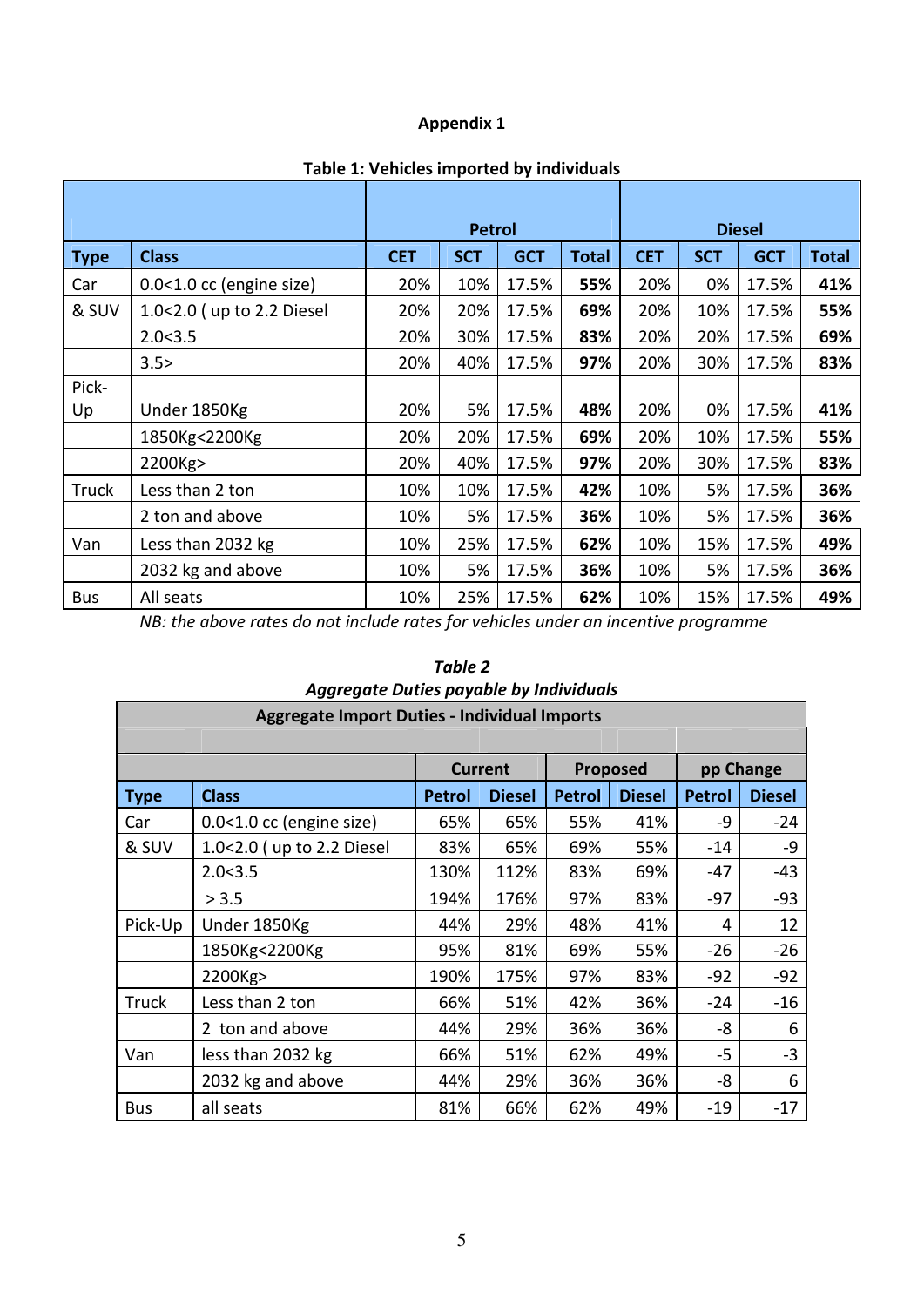| Table 3 |                                     |
|---------|-------------------------------------|
|         | <b>Vehicles imported by Dealers</b> |

|              |                            |            |            | <b>Petrol</b> |              | <b>Diesel</b> |            |            |              |
|--------------|----------------------------|------------|------------|---------------|--------------|---------------|------------|------------|--------------|
| <b>Type</b>  | <b>Class</b>               | <b>CET</b> | <b>SCT</b> | <b>GCT</b>    | <b>Total</b> | <b>CET</b>    | <b>SCT</b> | <b>GCT</b> | <b>Total</b> |
| Car          | $0.0<1.0$ cc (engine size) | 20%        | 0%         | 22.5%         | 47%          | 20%           | 0%         | 22.5%      | 47%          |
| & SUV        | 1.0<2.0 (to 2.2 Diesel)    | 20%        | 10%        | 22.5%         | 62%          | 20%           | 3%         | 22.5%      | 51%          |
|              | 2.0<3.5                    | 20%        | 20%        | 22.5%         | 76%          | 20%           | 13%        | 22.5%      | 66%          |
|              | 3.5>                       | 20%        | 30%        | 22.5%         | 91%          | 20%           | 23%        | 22.5%      | 81%          |
| Pick-Up      | Under 1850Kg               | 20%        | 0%         | 22.5%         | 47%          | 20%           | 0%         | 22.5%      | 47%          |
|              | 1850Kg<2200Kg              | 20%        | 10%        | 22.5%         | 62%          | 20%           | 3%         | 22.5%      | 51%          |
|              | 2200Kg>                    | 20%        | 30%        | 22.5%         | 91%          | 20%           | 23%        | 22.5%      | 81%          |
| <b>Truck</b> | Less than 2 ton            | 10%        | 10%        | 22.5%         | 48%          | 10%           | 10%        | 22.5%      | 48%          |
|              | 2 ton and above            | 10%        | 0%         | 22.5%         | 35%          | 10%           | 0%         | 22.5%      | 35%          |
| Van          | less than 2032 kg          | 10%        | 15%        | 22.5%         | 55%          | 10%           | 7%         | 22.5%      | 44%          |
|              | 2032 kg and above          | 10%        | 0%         | 22.5%         | 35%          | 10%           | 0%         | 22.5%      | 35%          |
| <b>Bus</b>   | all seats                  | 10%        | 13%        | 22.5%         | 52%          | 10%           | 5%         | 22.5%      | 41%          |

|              | Table 4                                  |               |                |               |               |               |               |  |  |
|--------------|------------------------------------------|---------------|----------------|---------------|---------------|---------------|---------------|--|--|
|              | <b>Aggregate Import Duties - Dealers</b> |               |                |               |               |               |               |  |  |
|              |                                          |               |                |               |               |               |               |  |  |
|              |                                          |               | <b>Current</b> |               | Proposed      | pp Change     |               |  |  |
| <b>Type</b>  | <b>Class</b>                             | <b>Petrol</b> | <b>Diesel</b>  | <b>Petrol</b> | <b>Diesel</b> | <b>Petrol</b> | <b>Diesel</b> |  |  |
| Car          | 0.0<1.0 cc (engine size)                 | 72%           | 72%            | 47%           | 47%           | $-25$         | $-25$         |  |  |
| & SUV        | 1.0<2.0 (or up to 2.2 Diesel)            | 89%           | 72%            | 62%           | 51%           | $-27$         | $-20$         |  |  |
|              | 2.0<3.5                                  | 132%          | 114%           | 76%           | 66%           | $-55$         | -48           |  |  |
|              | 3.5>                                     | 192%          | 174%           | 91%           | 81%           | $-100$        | $-94$         |  |  |
| Pick-Up      | Under 1850Kg                             | 48%           | 35%            | 47%           | 47%           | $-1$          | 12            |  |  |
|              | 1850Kg<2200Kg                            | 95%           | 82%            | 62%           | 51%           | $-34$         | $-31$         |  |  |
|              | 2200Kg>                                  | 183%          | 170%           | 91%           | 81%           | $-92$         | -89           |  |  |
| <b>Truck</b> | Less than 2 ton                          | 68%           | 55%            | 48%           | 48%           | $-20$         | $-7$          |  |  |
|              | 2. ton and above                         | 48%           | 35%            | 35%           | 35%           | $-13$         | 0             |  |  |
| Van          | less than 2032 kg                        | 68%           | 55%            | 55%           | 44%           | $-13$         | $-11$         |  |  |
|              | 2032 kg and above                        | 48%           | 35%            | 35%           | 35%           | $-13$         | 0             |  |  |
| <b>Bus</b>   | all seats                                | 81%           | 66%            | 52%           | 41%           | $-29$         | $-25$         |  |  |